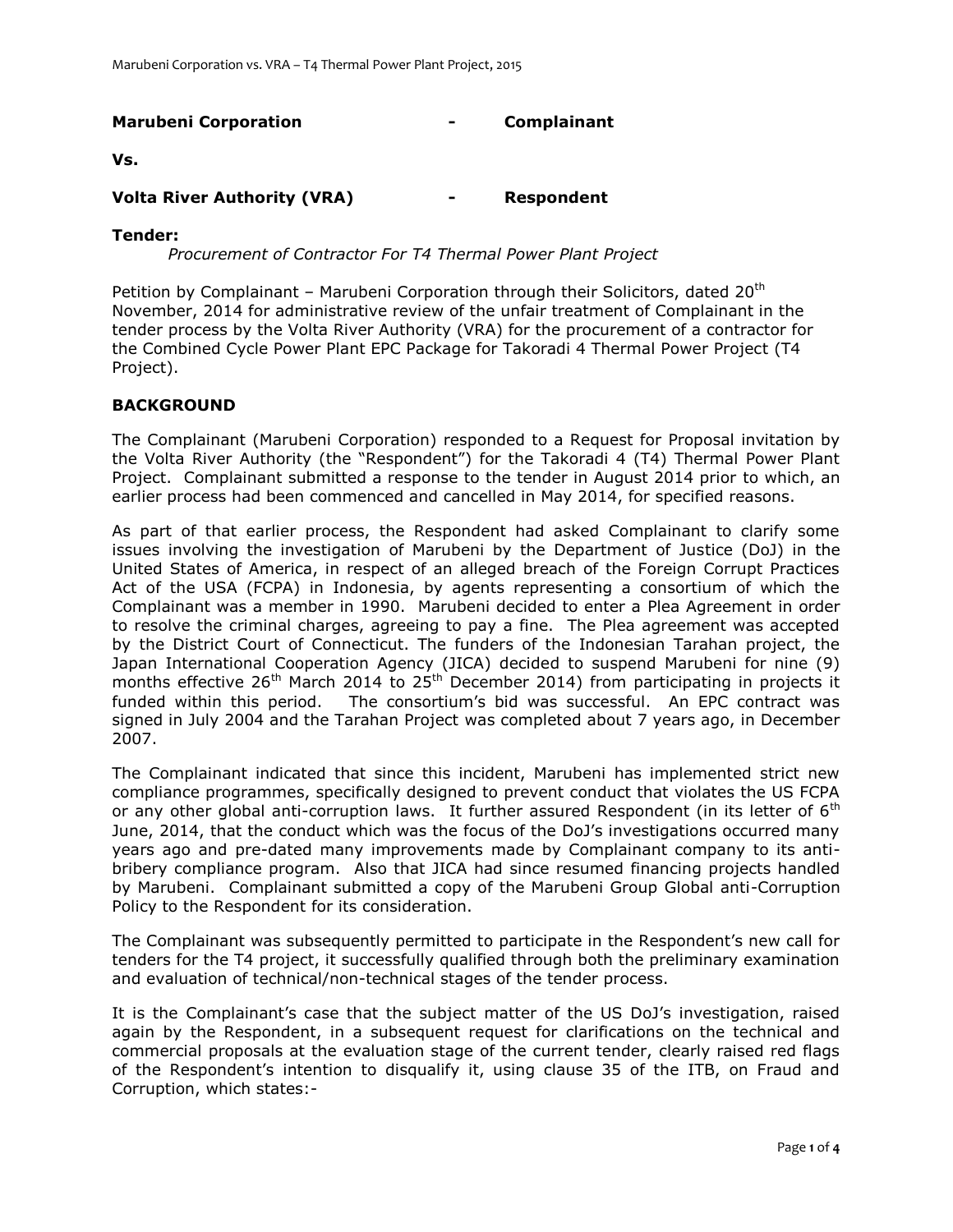"*Employer will sanction a firm or individual declaring them ineligible, either indefinitely or for a stated period of time, to be awarded a contract by the Employer if it at any time determines that they have, directly or through an agent, engaged in corrupt, fraudulent, collusive or coercive practice in competing for, or in executing a contract"*

Complainant's suspicion was based on the approach adopted by the Respondent in the tender process and contended that it could not be disqualified based on a generic clause without any specific definition of the specific act and time frame being considered. In October 2014, Complainant sought the PPA's explanation (as sector regulator) on the exclusion or disqualification of a tenderer from tender proceedings by reason of fraud and corruption. In a legal opinion dated  $28<sup>th</sup>$  October, 2014, the PPA clarified the rules applicable to such matter. That section  $22(1)(e)(i)$  of the Public Procurement Act, 2003 (Act 663) required the disqualification of a tenderer that had directors or officers who had been *convicted* of any criminal offence relating to professional conduct or misrepresentations on professional qualifications within 10 years prior to the tender. The opinion also clarified that disqualification on such grounds was not mandatory and had to be done through a due assessment process. In view of the serious economic and financial implications for both a procurement entity and tenderer, the said opinion further admonished against reckless disqualification on such grounds. It advised that the disqualification of tenderers on grounds of criminal professional conduct or administratively determined misconduct should be carefully premised on the procurement entity's existing, detailed policy guidelines.

The Complainant, convinced of the direction in which Respondent's enquiry was leading, lodged a formal complaint with Respondent dated  $20<sup>th</sup>$  November, 2014. The Respondent failed to respond, following which Complainant petitioned the PPA for administrative review via letter dated 19<sup>th</sup> December, 2014, requesting the Public Procurement Authority (PPA) to

- a) Prevent the unfair treatment of Marubeni in the procurement process;
- b) Prevent the use of the DoJ's investigation to unfairly disqualify Marubeni; and
- c) Make such order to ensure a fair, transparent and competitive procurement process under the Act is followed by the VRA

Via letter dated 29<sup>th</sup> December, 2014, the Respondent was requested to respond to the Complainant's petition and also, to submit the relevant tender documents required for timely determination of the matter. After a reminder dated  $26<sup>th</sup>$  January, 2015 when a response was not forthcoming, the procurement process was suspended via letter dated  $17<sup>th</sup>$  February, 2015, for a period of 30 days or until the VRA had submitted the documents requested, whichever occurred earlier. By a letter dated  $17<sup>th</sup>$  February, 2015, Respondent forwarded copies of the Tender Documents and Evaluation Report earlier requested.

# **ISSUE(S)**

- $\triangleright$  Whether the Complainant could be disqualified on the basis of Clause 35 of the ITB
- $\triangleright$  Whether the Respondent unfairly disqualified Complainant from the tender process

### **CASE DELIBERATION**

1. The Panel noted that the disqualification of a tenderer on grounds of corruption was governed by Section 22(1)(e) of Act 663 and the procedure specified in the ensuing sections 22(2) to (4). A combined reading of these sections requires that any criteria established, pursuant to this section must be stated in the tender documents and qualifications of candidates evaluated in accordance with criteria and procedures stated in the tender documents. Consequently, Respondent should have handled the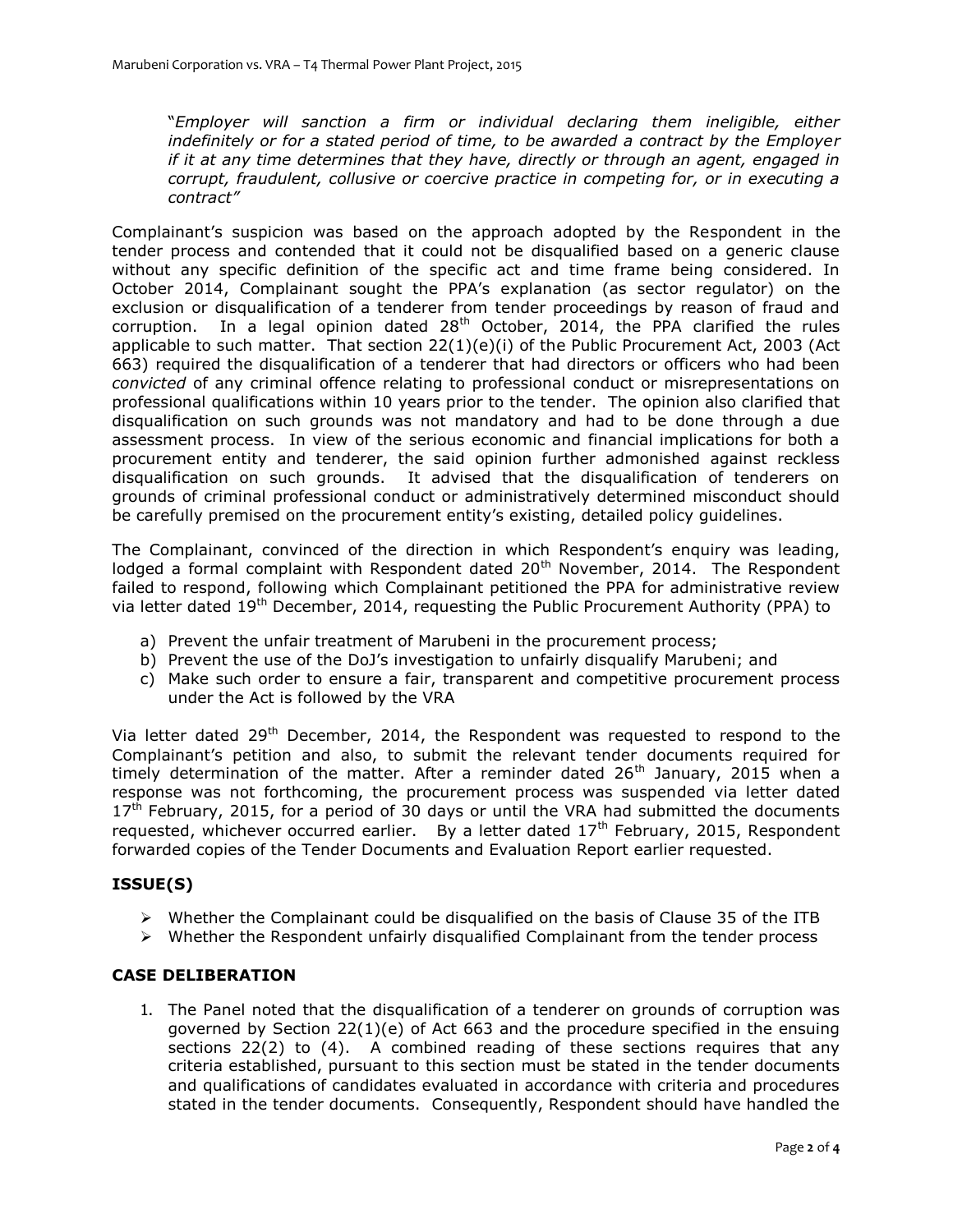matter of disqualification on grounds of corruption at the *preliminary examination* stage of the tender process, similar to how it would treat any issue on legal capacity, solvency or the fulfilment of tax and social security obligations.

In this instance, Respondent's attempt to disqualify the Complainant on grounds of corruption occurred at a much later stage, the detailed technical/non-technical evaluation stage, by which stage Complainant had committed substantial effort and resources to the bidding process. The Panel noted for a fact from the evaluation report that Complainant's combined evaluated bid was best overall, having won on both the technical and non-technical evaluation criteria.

2. Respondent based its disqualification on Clause 35 – "Fraud and Corruption" of its instructions to bidders (ITB), which reads:-

> "*Employer will sanction a firm or individual declaring them ineligible, either indefinitely or for a stated period of time, to be awarded a contract by the Employer if it at any time determines that they have, directly or through an agent, engaged in corrupt, fraudulent, collusive or coercive practice in competing for, or in executing a contract"*

- 3. The Panel considered Respondent's letter dated  $30<sup>th</sup>$  March, 2015, challenging the PPA's jurisdiction to administratively review this petition. On the issue of advice given by the PPA pursuant to section 22 of Act 663, it was the Panel's view that this was an opinion written outside the administrative review forum, ahead of the application for administrative review, and did not amount to a determination of the matter before the Respondent could be heard. The Panel consequently held that the PPA had jurisdiction, and advised that a separate response be issued to the Respondent on the aspects of jurisdiction, the legal opinion and to provide clarification on other misunderstood provisions of the procurement Act noted in the said letter.
- 4. It was the Panel's view that the petition was duly assessed and found not to be frivolous prior to invoking administrative review and further investigation.
- 5. Complainant did not deny the allegation of corruption and indicated that the matter had been dealt with. Complainant's concern was the future adverse use of this matter against it. Rightly so, because as was noted, disqualification from a tender on grounds of corruption (under section  $22(1)(e)$ ) effectively stops the affected party from doing business in Ghana for ten (10) years. This clearly requires suitable policy guidance, since it holds serious economic and financial consequences not only for the disqualified, but also for the procurement entity and ultimately for the economy as a whole. Especially so in specialized sectors, like the energy sector which could easily experience a shortage of qualified expert operators in that field.

For national interest considerations and the critical energy situation in the country, the Panel was not able to recommend cancellation of the award to the tenderer that placed second in the Evaluation Report. It however advised that the attention of the Respondent be drawn to the fact that they had not done the proper thing, having neglected the proper procedure and impressed upon to correct such action in future tenders.

6. There are preliminary disqualification criteria in Section 22 which allow an entity to disqualify a tenderer who falls within any of the stated provisions. Respondent should